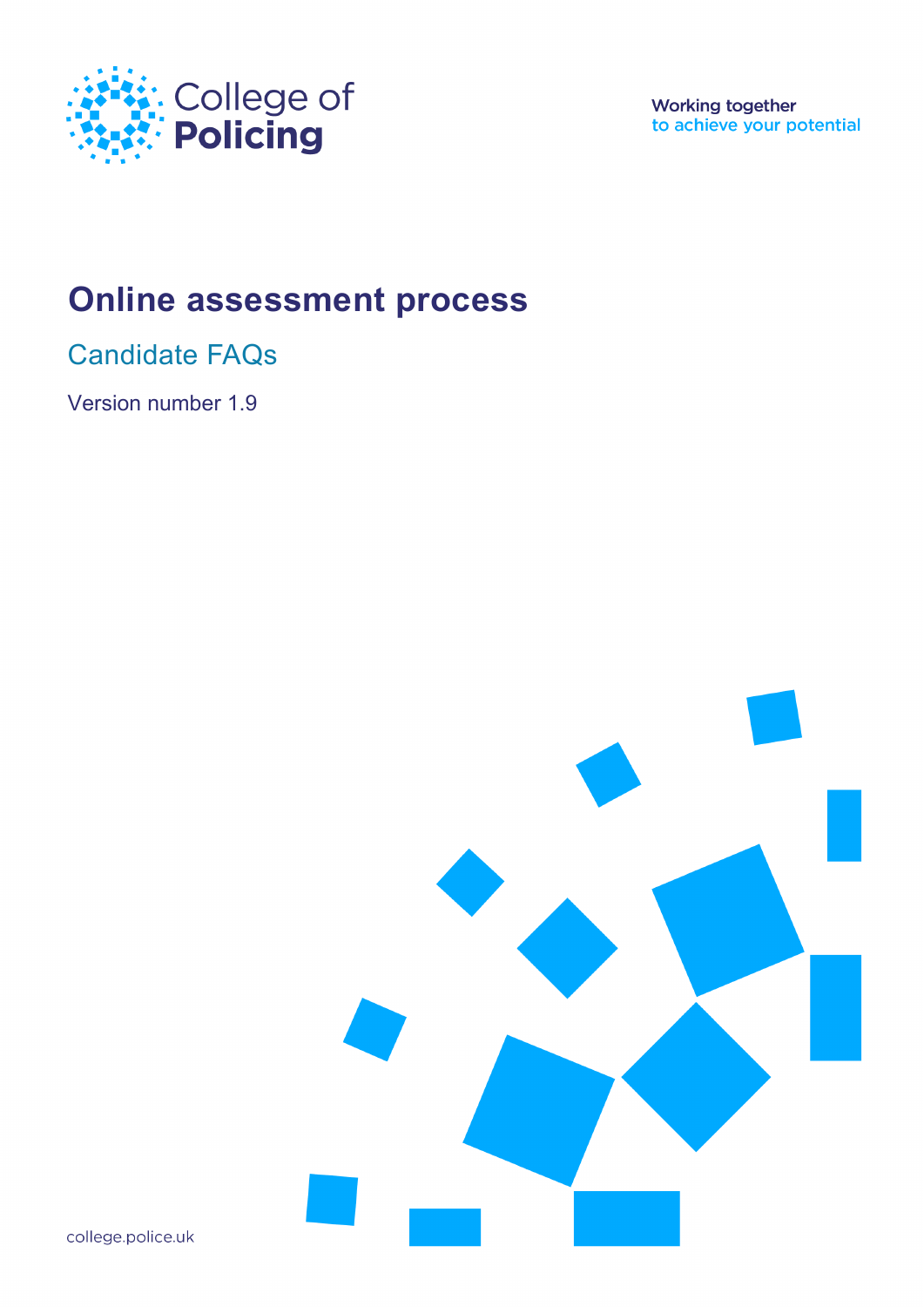# **Contents**

| Q: Once I click the exercise link, has the timed exercise officially started? 4                                                                                      |  |
|----------------------------------------------------------------------------------------------------------------------------------------------------------------------|--|
|                                                                                                                                                                      |  |
|                                                                                                                                                                      |  |
|                                                                                                                                                                      |  |
| Q: What is the pass mark for the online assessment process?5                                                                                                         |  |
|                                                                                                                                                                      |  |
| Q: I was due to undertake the assessment today but have not received the                                                                                             |  |
| Q: My query is yet to be addressed and my application deadline is due. What                                                                                          |  |
| Q: When will I receive my invitation to begin the online assessment?  6                                                                                              |  |
| Q: Do I need to complete the competency-based interview if I have interviewed for                                                                                    |  |
|                                                                                                                                                                      |  |
| Q. Can I transfer an online assessment process pass from one force to another? 7                                                                                     |  |
|                                                                                                                                                                      |  |
|                                                                                                                                                                      |  |
| Q: What should I do if I have tech issues during my assessment?  8                                                                                                   |  |
| Q: OutMatch have stated to contact my employer. Who is this? 8                                                                                                       |  |
|                                                                                                                                                                      |  |
|                                                                                                                                                                      |  |
|                                                                                                                                                                      |  |
|                                                                                                                                                                      |  |
| Q: I have not received a confirmation email after completing the written exercise.                                                                                   |  |
|                                                                                                                                                                      |  |
|                                                                                                                                                                      |  |
| Q: I was told by my recruiting force that I would have to verify my ID for the written<br>exercise, but was not given the opportunity to do so. What should I do? 10 |  |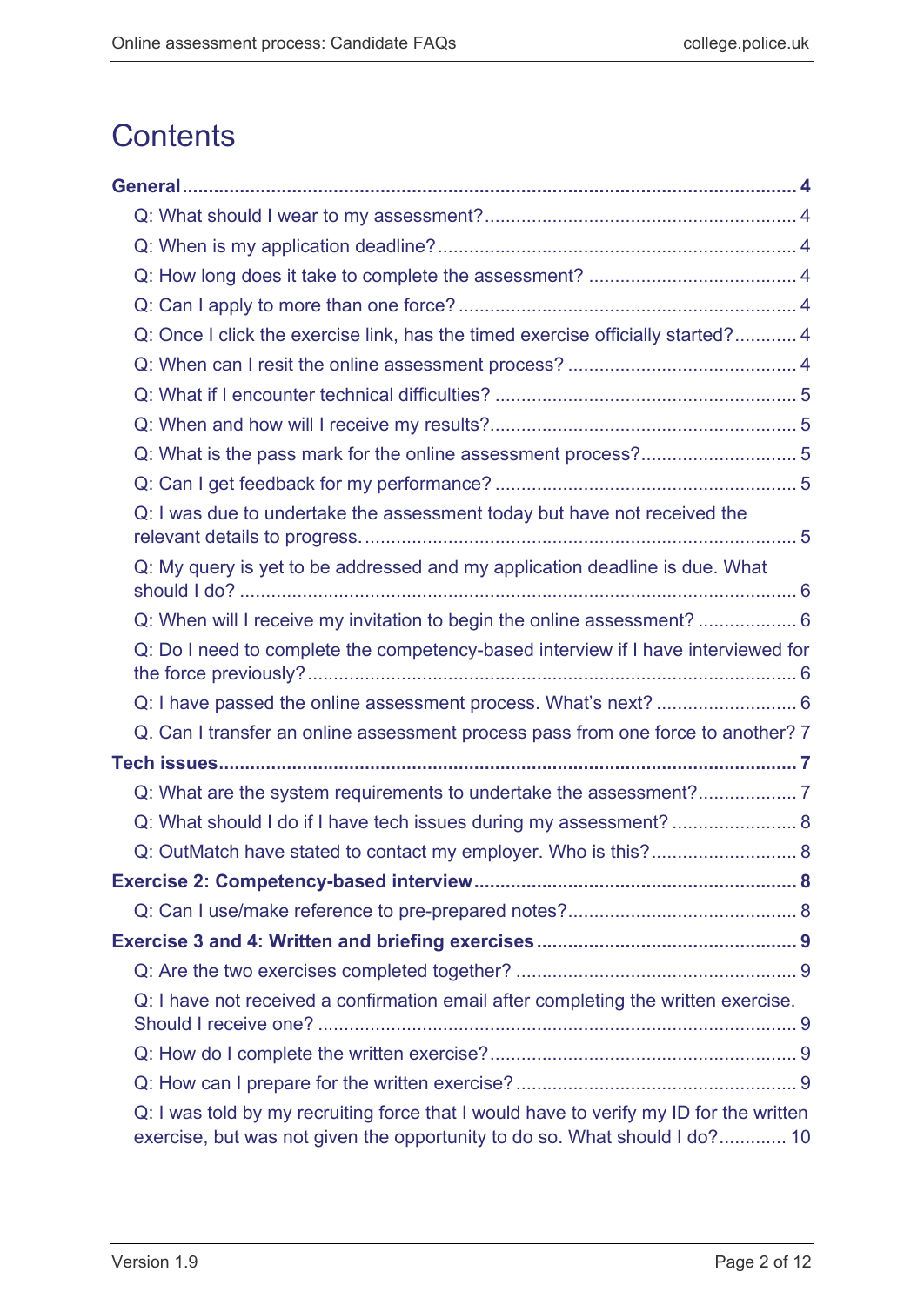| Q: I have misunderstood the written exercise and sent through incomplete        |  |
|---------------------------------------------------------------------------------|--|
|                                                                                 |  |
|                                                                                 |  |
| Q: What accommodations or reasonable adjustments can be provided?  10           |  |
| Q: Can I change the background colour or font size on the device I am using? 11 |  |
|                                                                                 |  |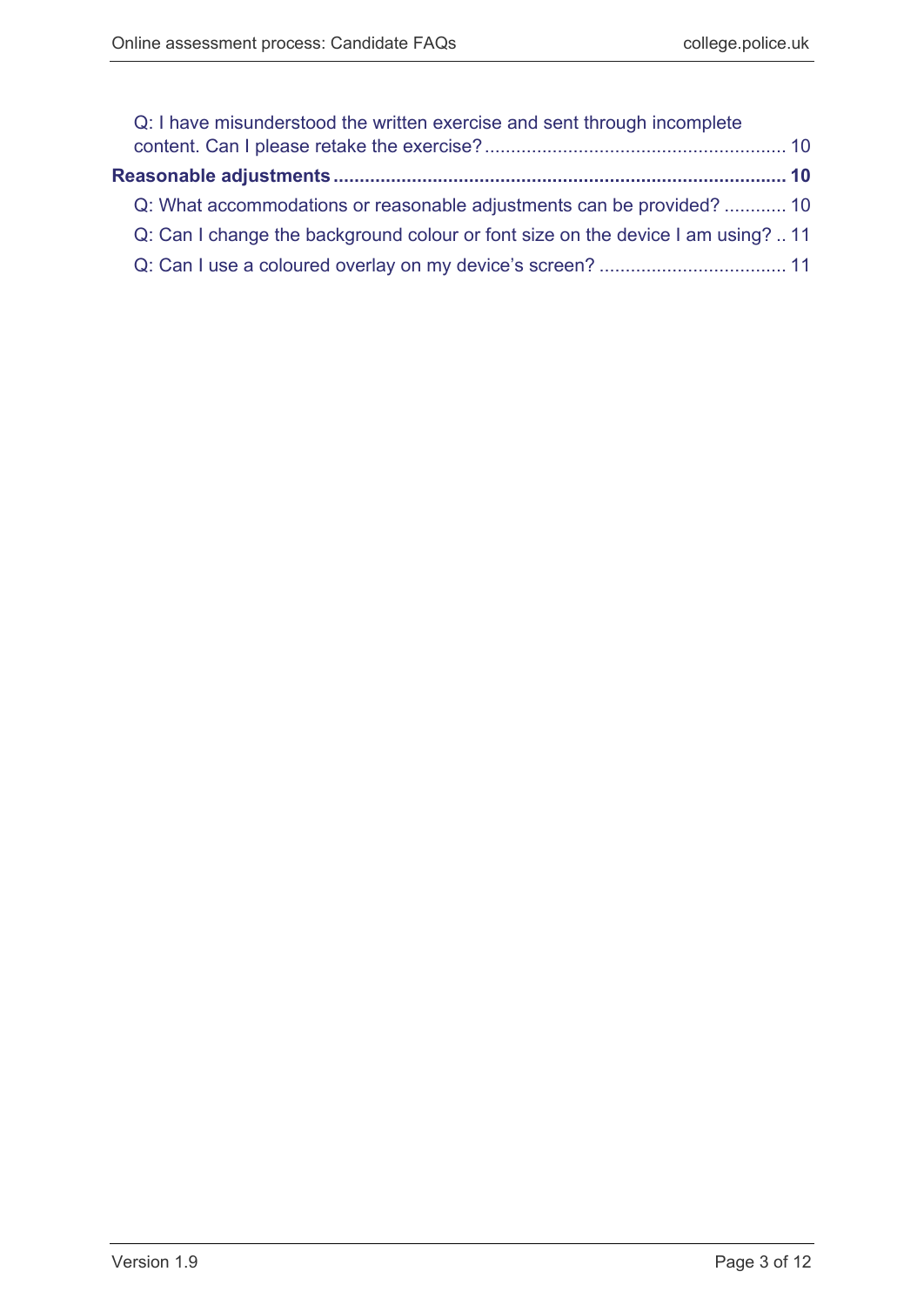# <span id="page-3-0"></span>General

#### <span id="page-3-1"></span>Q: What should I wear to my assessment?

**A:** We would suggest you wear something you deem appropriate for an assessment setting as some of your responses will be recorded.

#### <span id="page-3-2"></span>Q: When is my application deadline?

**A:** The deadline is midnight on the closing date as agreed by your recruiting force. Please see your invitation email for the closing date.

#### <span id="page-3-3"></span>Q: How long does it take to complete the assessment?

**A:** Please review the candidate guide, which provides a breakdown of each exercise and its timings.

## <span id="page-3-4"></span>Q: Can I apply to more than one force?

**A:** Please note if you have an application with more than one force, you are only permitted to sit the online assessment process with one force. You must inform us immediately if you have already completed the assessment process with another force. Please contact us at **[recruit@college.pnn.police.uk](mailto:recruit@college.pnn.police.uk)**.

## <span id="page-3-5"></span>Q: Once I click the exercise link, has the timed exercise officially started?

**A:** When you click the link in the email you will be taken to a login page, followed by candidate instructions. You will then see a series of instructional videos prior to starting the video interview, including instructions regarding checking your microphone and camera functionality. We would advise you to open the link when you are ready to complete the assessment. Please ensure you leave enough time to complete before the deadline, including the potential risk of technical issues that you may need to seek support on.

#### <span id="page-3-6"></span>Q: When can I resit the online assessment process?

**A:** If you wish to resit the online assessment process, you may do so in three months' time from the point you receive your results.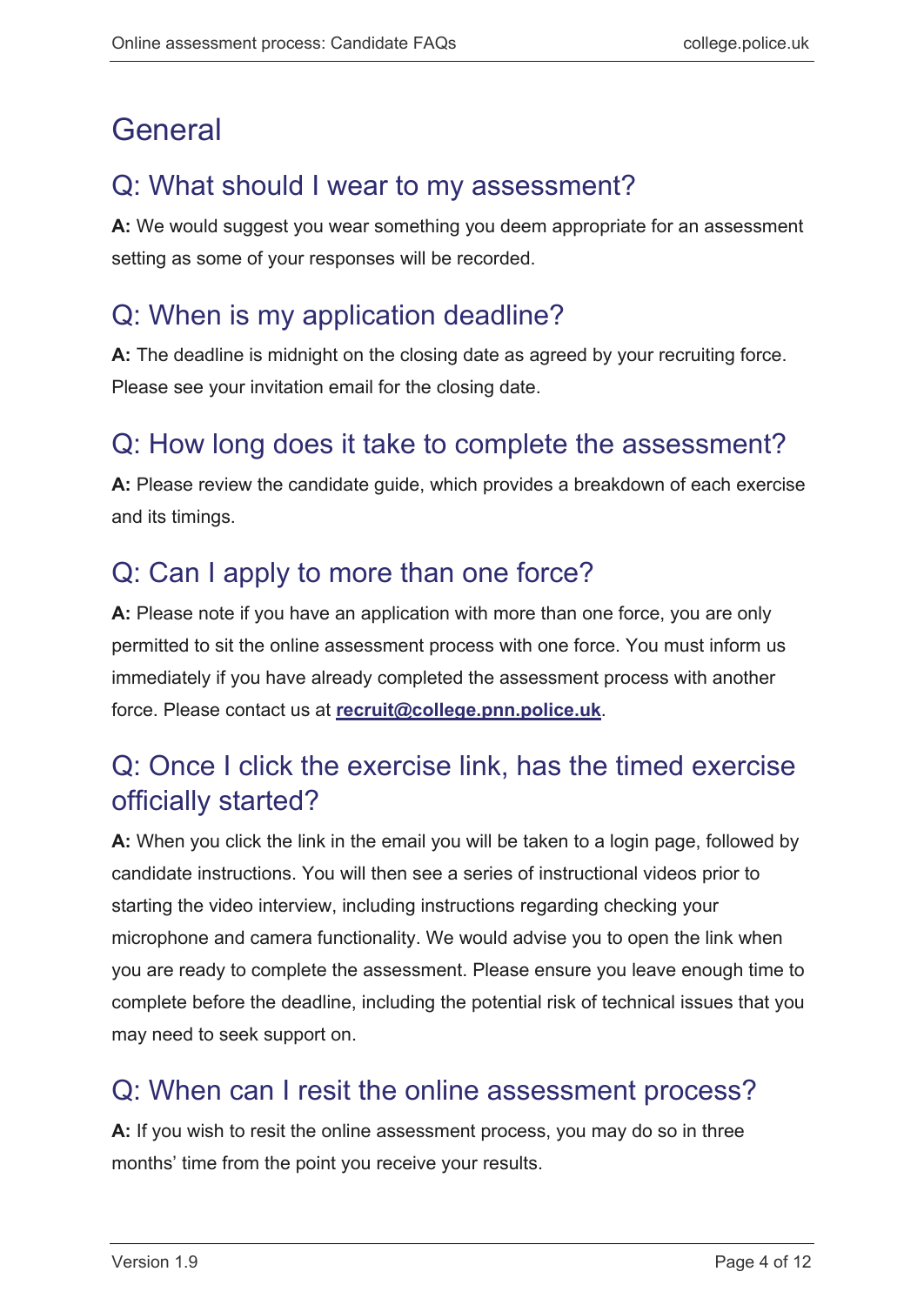You will be limited to attempt the online assessment process twice in a 12-month period. You will be required to complete all exercises in the assessment again.

#### <span id="page-4-0"></span>Q: What if I encounter technical difficulties?

If you encounter technical difficulties during your assessment, please contact **[support@outmatch.com](mailto:support@outmatch.com)** to resolve the issue. You may also contact **[recruit@college.pnn.police.uk](mailto:recruit@college.pnn.police.uk)** if your assessment was affected by the technical issues. Please raise any issue as soon as possible, ideally before the assessment deadline.

#### <span id="page-4-1"></span>Q: When and how will I receive my results?

**A:** The College of Policing will not provide candidates directly with the dates to expect results. Please contact your recruiting force who will provide updates on your results and any timeframes.

## <span id="page-4-2"></span>Q: What is the pass mark for the online assessment process?

**A:** Your recruiting force can provide you with the pass mark on the exercises in the assessment. Please contact them in the first instance. Upon receiving your feedback and results, your report will explain the required pass marks on each exercise.

# <span id="page-4-3"></span>Q: Can I get feedback for my performance?

**A:** Yes, once you are notified results are available you can access a personalised feedback report for exercises undertaken as part of the online assessment process.

If you took the online assessment process before 8 February 2021 we cannot provide a personalised feedback report. However, your recruiting force can provide further information on your results alongside a generic feedback report to provide context on your results.

#### <span id="page-4-4"></span>Q: I was due to undertake the assessment today but have not received the relevant details to progress.

**A:** The hiring force will notify candidates when to expect invitations to undertake the various assessment exercises along with a time and date for completion. The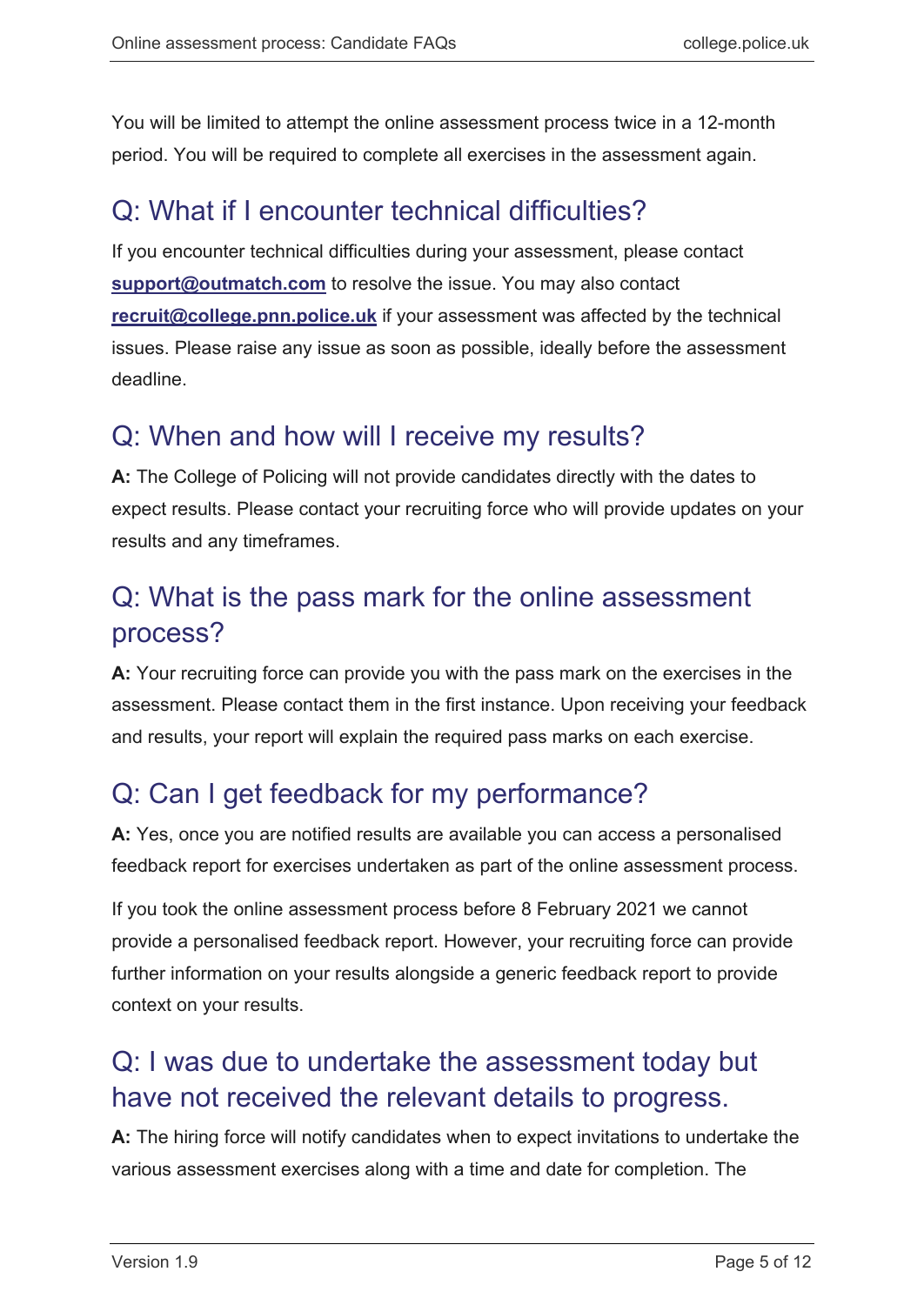College will issue invitations to candidates by the end of office hours on the notified date. If candidates do not receive their invitation, please contact **[recruit@college.pnn.police.uk](mailto:recruit@college.pnn.police.uk)** in the first instance.

If you have a Hotmail account, please ensure the domain **[no-reply@outmatch.com](mailto:no-reply@outmatch.com)** is added to your approved senders list. If you have a Gmail account, please check all folders.

#### <span id="page-5-0"></span>Q: My query is yet to be addressed and my application deadline is due. What should I do?

**A:** If there are any issues that have not been fully addressed by the deadline, please be assured that the issue will still be dealt with.

## <span id="page-5-1"></span>Q: When will I receive my invitation to begin the online assessment?

**A:** On the date of the opening of your assessment process, please allow the full day to receive your invitation email to each of the exercises. You will receive one email with links to all the exercises included. If you do not receive your email by the end of the working day, please contact your recruiting force.

## <span id="page-5-2"></span>Q: Do I need to complete the competency-based interview if I have interviewed for the force previously?

**A:** Yes, it is expected that any interviews/assessment activity you participate in with the force before undertaking the online assessment process will simply be used as a sifting measure.

## <span id="page-5-3"></span>Q: I have passed the online assessment process. What's next?

**A:** Your recruiting force will be in touch directly to discuss next steps.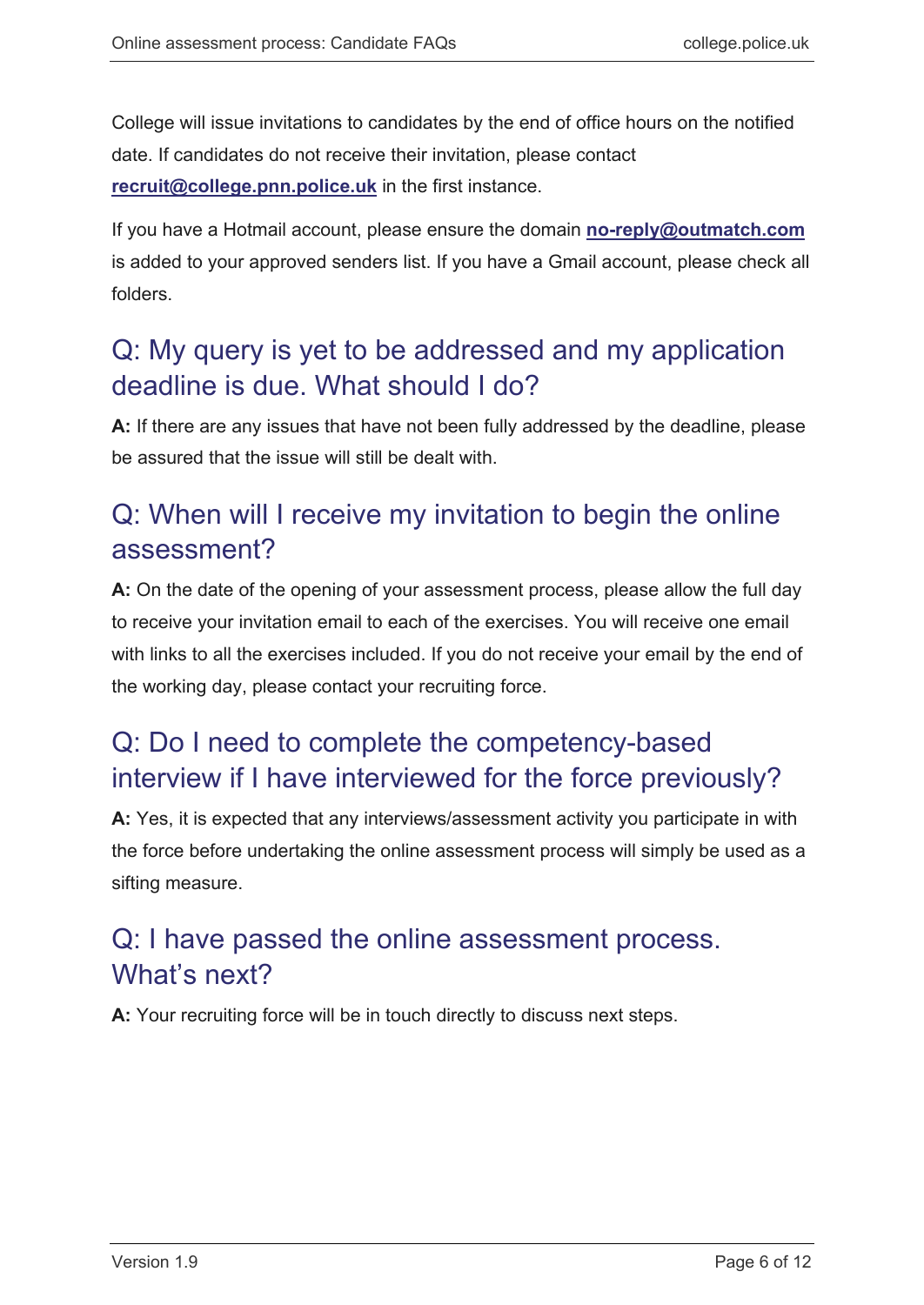## <span id="page-6-0"></span>Q. Can I transfer an online assessment process pass from one force to another?

A: You can request to transfer your results from one force to another. You can progress this through contacting the relevant forces (initial recruiting force and the force you wish to transfer to).

The forces must communicate with one another to confirm the correct candidate transfer. The College does not need to be aware of a candidate requesting a transfer.

Please note, this is at the discretion of the forces if they wish to accept this transferred score. You will need to consult with the forces regarding this.

# <span id="page-6-1"></span>Tech issues

## <span id="page-6-2"></span>Q: What are the system requirements to undertake the assessment?

**A:** For the online assessment process, you will require the following:

- If you are using a desktop PC, your operating system should be Windows 7 (or higher) or Mac OS 11.0 (or higher).
- Your browser should have the latest version of the following browsers: Microsoft Edge, Mozilla Firefox or Google Chrome.
- Adobe Flash is not needed as this is no longer operating.
- A webcam and microphone, if you will be recording video questions (Exercise 2 and 3b).
- Apple compatibility for iPhone requires iOS 8.0 or later. iPad requires iPad OS 8.0 or later. iPod Touch requires iOS 8.0 or later.
- Android Compatibility 4.1 and up.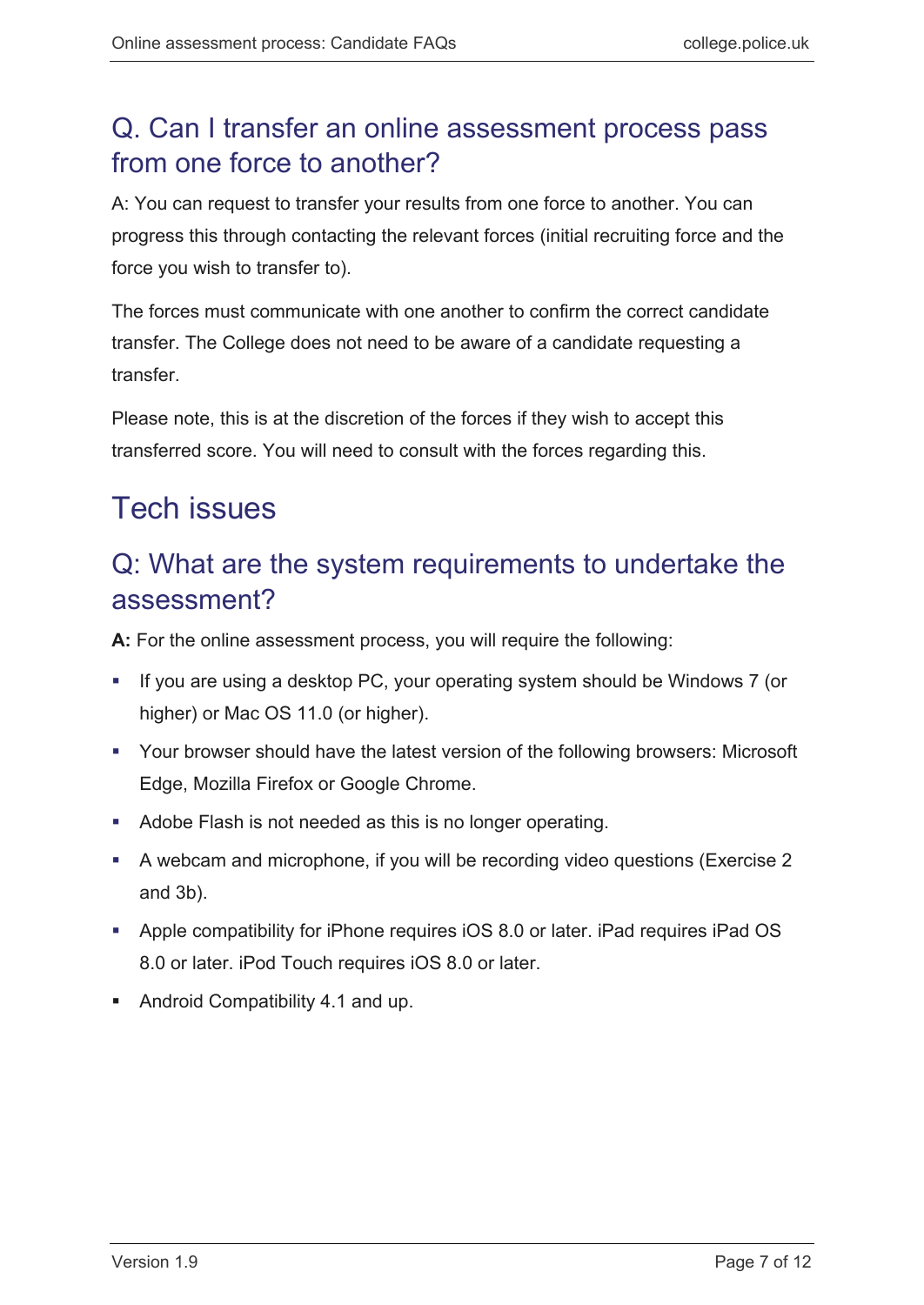## <span id="page-7-0"></span>Q: What should I do if I have tech issues during my assessment?

**A:** Please contact the support team on **[support@outmatch.com.](mailto:support@outmatch.com)** They have a 24/7 service and aim to respond within 30-60 minutes. Please provide the following information in your email to allow them to help you.

- 1. Your name.
- 2. The force you are applying to.
- 3. The device and browser you are using to complete the process.
- 4. The exercise of the assessment process you are completing.
- 5. A brief explanation of the issue.

#### <span id="page-7-1"></span>Q: OutMatch have stated to contact my employer. Who is this?

**A:** This will be the recruiting force to which you have applied.

## <span id="page-7-2"></span>Exercise 2: Competency-based interview

#### <span id="page-7-3"></span>Q: Can I use/make reference to pre-prepared notes?

**A:** You cannot bring prepared notes into any of the exercises as part of the online assessment process. Everything you will require to answer the questions appropriately will be available on the OutMatch system. As each exercise is different, please see below a breakdown of what you are entitled to in relation to preparation on the system.

- Competency-based interview after receiving the question, you will be given one minute to prepare your answer.
- Written exercise you can make notes in the answer box, but please ensure you delete any content you do not want to submit.
- Briefing exercise you can make notes during the 10-minute preparation phase.

#### **You can refer to notes that you have written during the exercises.**

In line with the candidate declaration, please ensure all notes are securely destroyed. Notes must not be shared with anybody, including potential candidates or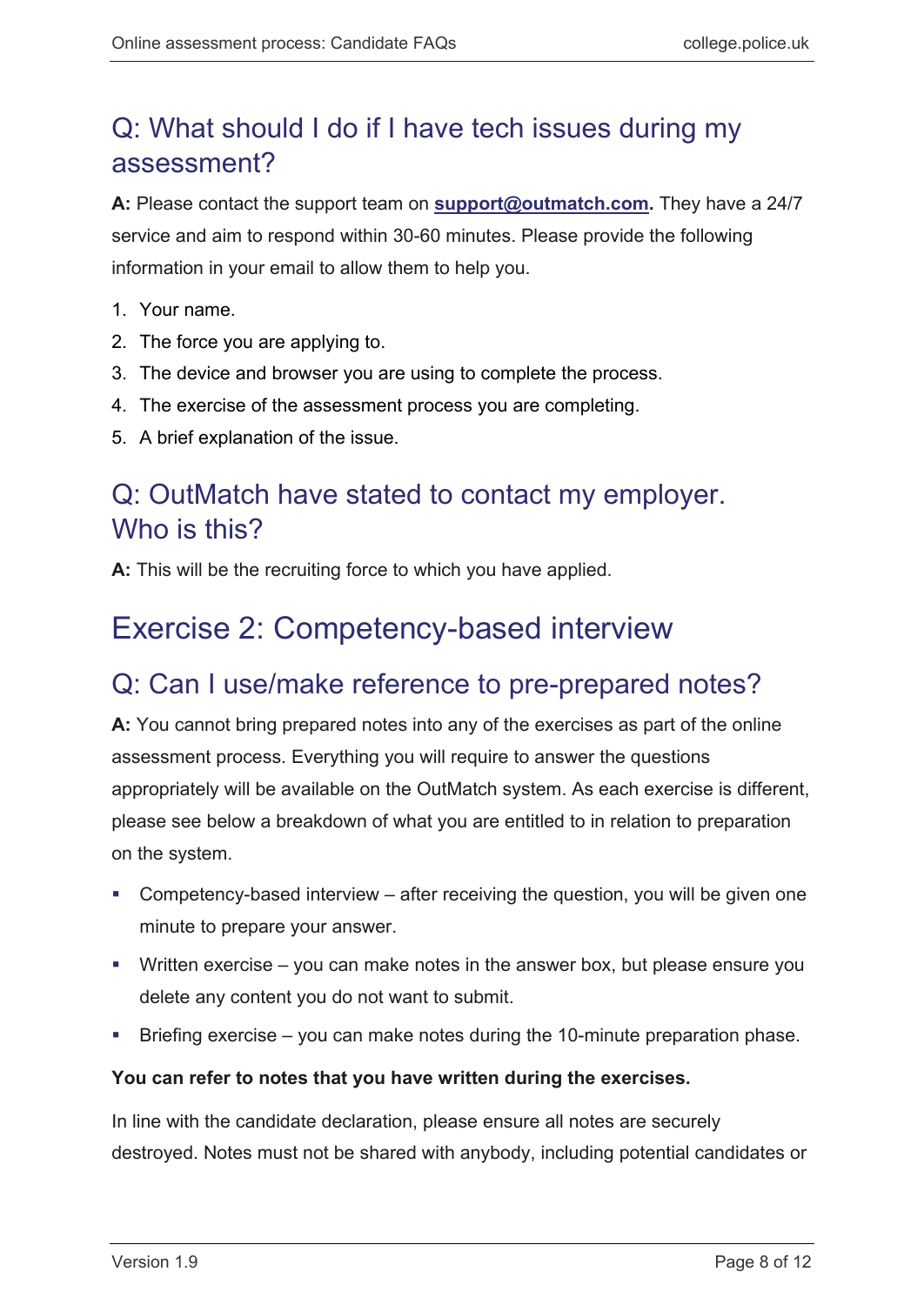other parties. This would be considered a breach of integrity and could impact your potential to be recruited in the role.

# <span id="page-8-0"></span>Exercise 3 and 4: Written and briefing exercises

#### <span id="page-8-1"></span>Q: Are the two exercises completed together?

**A:** Exercise 3 is a written exercise and exercise 4 is a briefing exercise. The two exercises are set up separately on the system and you will receive separate links to complete them. You need to complete both exercises by their respective deadlines.

## <span id="page-8-2"></span>Q: I have not received a confirmation email after completing the written exercise. Should I receive one?

**A:** You will not receive a confirmation email after completing the written exercise. However, once you have submitted your response a message will appear on screen confirming it has been received.

#### <span id="page-8-3"></span>Q: How do I complete the written exercise?

**A:** The only way for you to complete your written response is through the OutMatch platform. Please do not use any other means of communicating your answer or copy and paste from Microsoft Word as this will not be accepted. If you have any system issues, please report them to **[support@outmatch.com](mailto:support@outmatch.com)** and do not submit the exercise.

## <span id="page-8-4"></span>Q: How can I prepare for the written exercise?

**A:** The exercise consists of a test response box where you provide your answer. Please use this box for any preparation/planning you may wish to do. Please note that all text in this box will be assessed so if you do not wish for it to be assessed, please ensure you delete this information before you submit. Ensure that your final response is the only text submitted.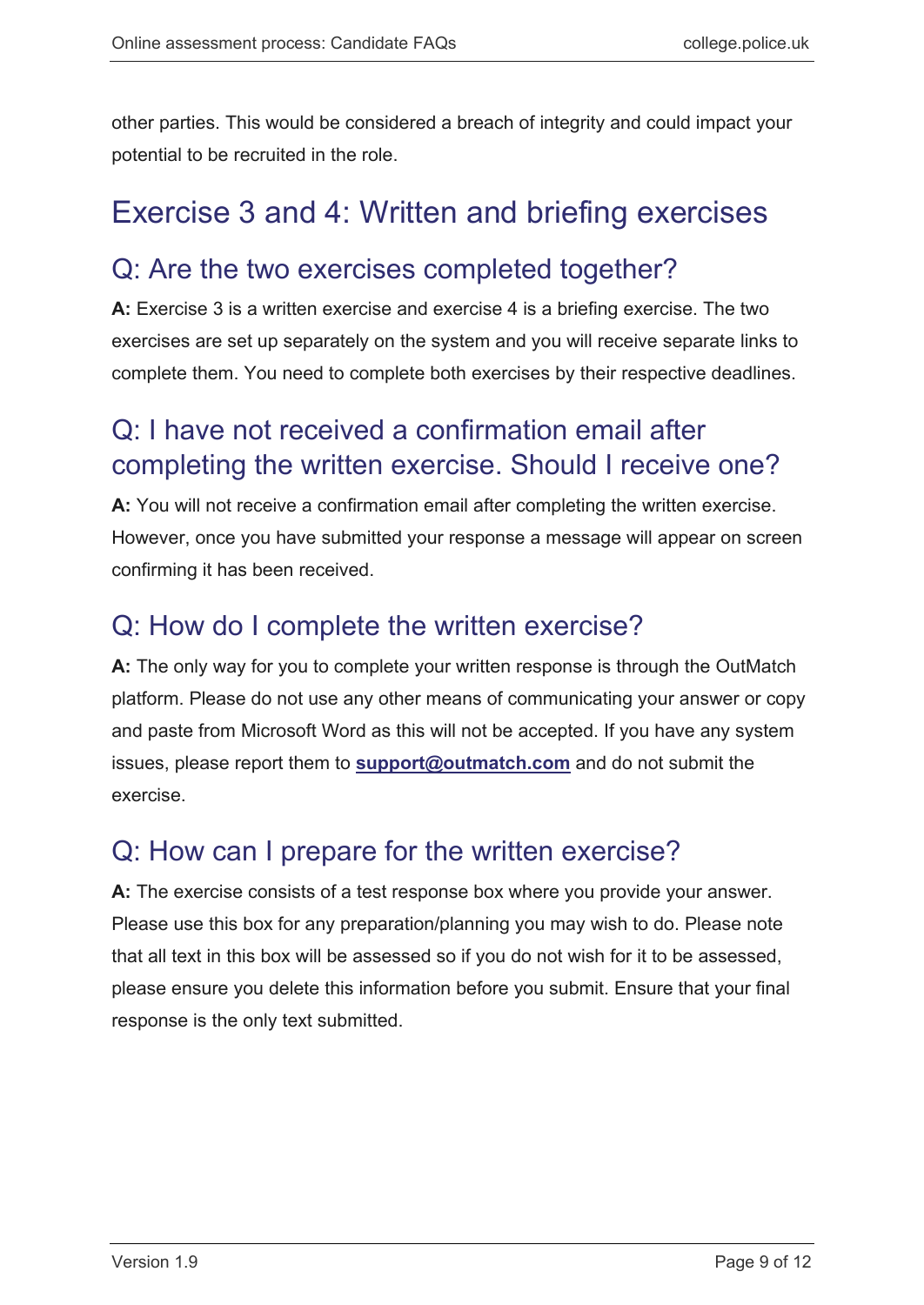## <span id="page-9-0"></span>Q: I was told by my recruiting force that I would have to verify my ID for the written exercise, but was not given the opportunity to do so. What should I do?

**A:** The process has now changed to make it more straightforward for candidates. We have now updated our guidance document to ensure candidates are aware of this.

## <span id="page-9-1"></span>Q: I have misunderstood the written exercise and sent through incomplete content. Can I please retake the exercise?

**A:** Unfortunately we would not be able to issue a retake as candidate instructions clearly state that you must answer three questions and only submit the response once you are happy to do so, as after submission candidates cannot make changes.

# <span id="page-9-2"></span>Reasonable adjustments

## <span id="page-9-3"></span>Q: What accommodations or reasonable adjustments can be provided?

**A:** Should you have any condition, temporary or otherwise, that might cause you to be disadvantaged during the assessment – for example pregnancy, injury or disability, including dyslexia – you **may** be entitled to an accommodation or reasonable adjustment.

If you believe you may have a condition that could disadvantage you at the assessment, please contact the force you are applying to, who can assist you with your application for an accommodation or reasonable adjustment.

Any accommodation or reasonable adjustment provided for the assessment will be based on the information provided to us in a relevant report produced by an appropriately qualified professional. Reasonable adjustments may include additional time or other adjustments as recommended by a specialist.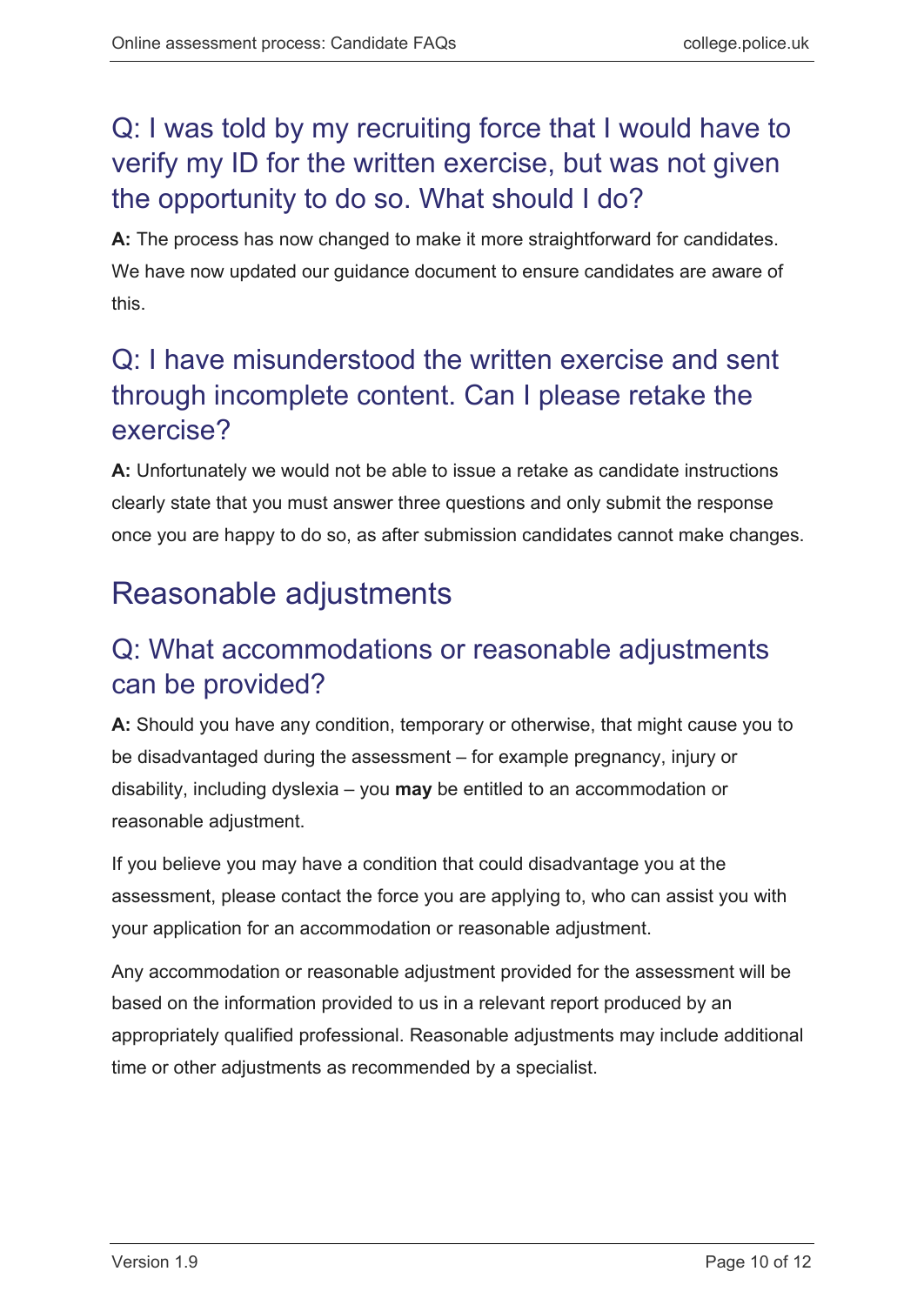## <span id="page-10-0"></span>Q: Can I change the background colour or font size on the device I am using?

**A:** If you experience visual stress, it is acceptable to change the background colour or font size on the device you are using. This can be achieved by either changing the settings on your browser or device or downloading an app from your device's app store that allows you to customise the background on your device. You are not required to seek permission from the College of Policing or recruiting force before making these changes to your device.

#### <span id="page-10-1"></span>Q: Can I use a coloured overlay on my device's screen?

**A:** If you experience visual stress, it is acceptable to use a coloured overlay and place it on your device's screen. You will be required to provide your own coloured overlay to ensure the colour is suitable for you. You are not required to seek permission from the College of Policing or recruiting force before using a coloured overlay.